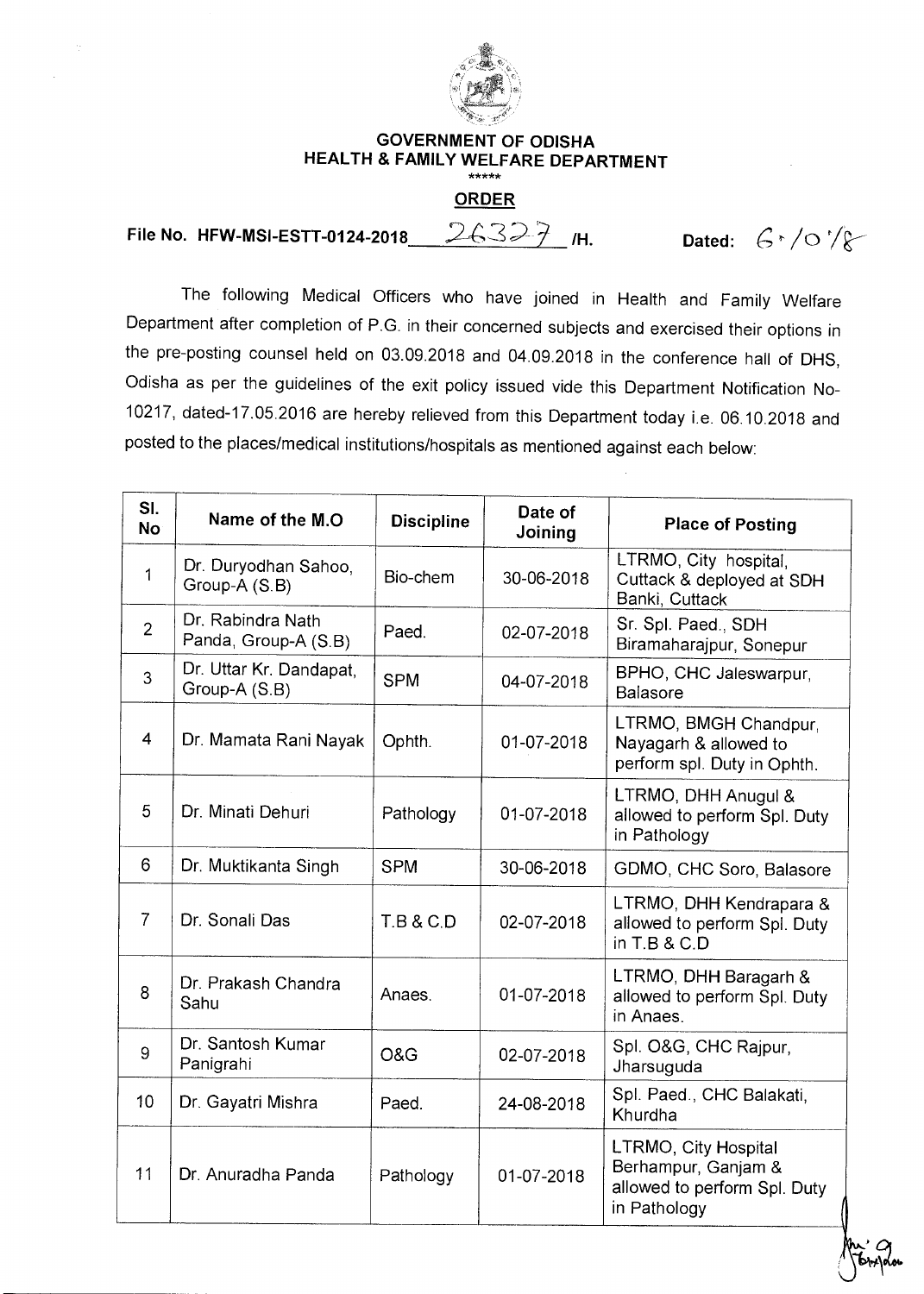| 12 | Dr. Arundhati Panigrahi             | <b>ENT</b>       | 02-07-2018 | LTRMO, City Hospital<br>Berhampur, Ganjam &<br>allowed to perform Spl. Duty<br>in ENT  |
|----|-------------------------------------|------------------|------------|----------------------------------------------------------------------------------------|
| 13 | Dr. Narayan Swain                   | Paed.            | 13-07-2018 | Spl. Paed., CHC Polosara,<br>Ganjam                                                    |
| 14 | Dr. Pragnya Parimita<br>Nayak       | Pathology        | 30-06-2018 | LTMO, SDH Patanagarh,<br>Bolangir & allowed to perform<br>Spl. In Pathology            |
| 15 | Dr. Pravat Kusum<br>Mahapatra       | Ortho            | 29-06-2018 | LTRMO, DHH Deogarh &<br>allowed to perform Spl. Duty<br>in Ortho.                      |
| 16 | Dr. Narayana Behera                 | Medicine         | 02-07-2018 | Spl. Medicine, CHC Salepur,<br>Cuttack                                                 |
| 17 | Dr. Prasanta Kumar<br><b>Biswal</b> | Microbiolog<br>٧ | 30-06-2018 | LTRMO, DHH Jajpur                                                                      |
| 18 | Dr. Arabinda Puhana                 | Surgery          | 09-07-2018 | Spl. Surgery, CHC Bentakar,<br>Cuttack                                                 |
| 19 | Dr. Manoj Kumar Parida              | Psychiatry       | 02-07-2018 | LTRMO, DHH Anugul &<br>allowed to perform Spl. Duty<br>in Psychiatry                   |
| 20 | Dr. Sujit KumarTudu                 | Paed.            | 03-07-2018 | LTRMO, SDH Udala,<br>Mayurbhanja & allowed to<br>perform Spl. Duty in Paed.            |
| 21 | Dr. Hemanta Kumar<br>Meher          | Medicine         | 01-07-2018 | LTRMO, SDH Titilagarh,<br>Bolangir & allowed to perform<br>Spl. Duty in Medicine       |
| 22 | Dr. Manabendra Das                  | Skin & V.D       | 30-06-2018 | LTRMO, DHH Baripada,<br>Mayurbhanja & allowed to<br>perform Spl. Duty in Skin &<br>V.D |
| 23 | Dr. Ajaya Kumar Sahoo               | Pathology        | 01-07-2018 | LTRMO, DHH Kendrapara &<br>allowed to perform Spl. Duty<br>in Pathology                |
| 24 | Dr. Sailendra Nath<br>Singh         | Medicine         | 02-07-2018 | LTRMO, SDH Udala,<br>Mayurbhanja & allowed to<br>perform Spl. Duty in Medicine         |
| 25 | Dr. Pulak Ranjan Mallik             | Paed.            | 04-07-2018 | Spl. Paed., CHC Jajpur<br>Road, Jajpur                                                 |
| 26 | Dr. Suresh Kumar Rout               | Anaes.           | 01-07-2018 | LTRMO, DHH Dhenkanal &<br>allowed to perform Spl. Duty<br>in Anaes.                    |
| 27 | Dr. Sanghamitra<br>Sandhibigraha    | <b>SPM</b>       | 16-07-2018 | GDMO, CHC Paradip,<br>Jagatsinghpur                                                    |
| 28 | Dr. Sunil Sahu                      | Surgery          | 02-07-2018 | Spl. Surgery, CHC Brajaraj<br>Nagar, Jharsuguda                                        |
| 29 | Dr. Ranjit Kumar Rout               | Medicine         | 01-07-2018 | Spl. Medicine, SDH Khariar,<br>Nuapada                                                 |
| 30 | Dr. Kaushik Sarangi                 | <b>ENT</b>       | 01-07-2018 | LTRMO, Capital Hospital,<br>Bhubaneswar & allowed to<br>perform Spl. Duty in ENT       |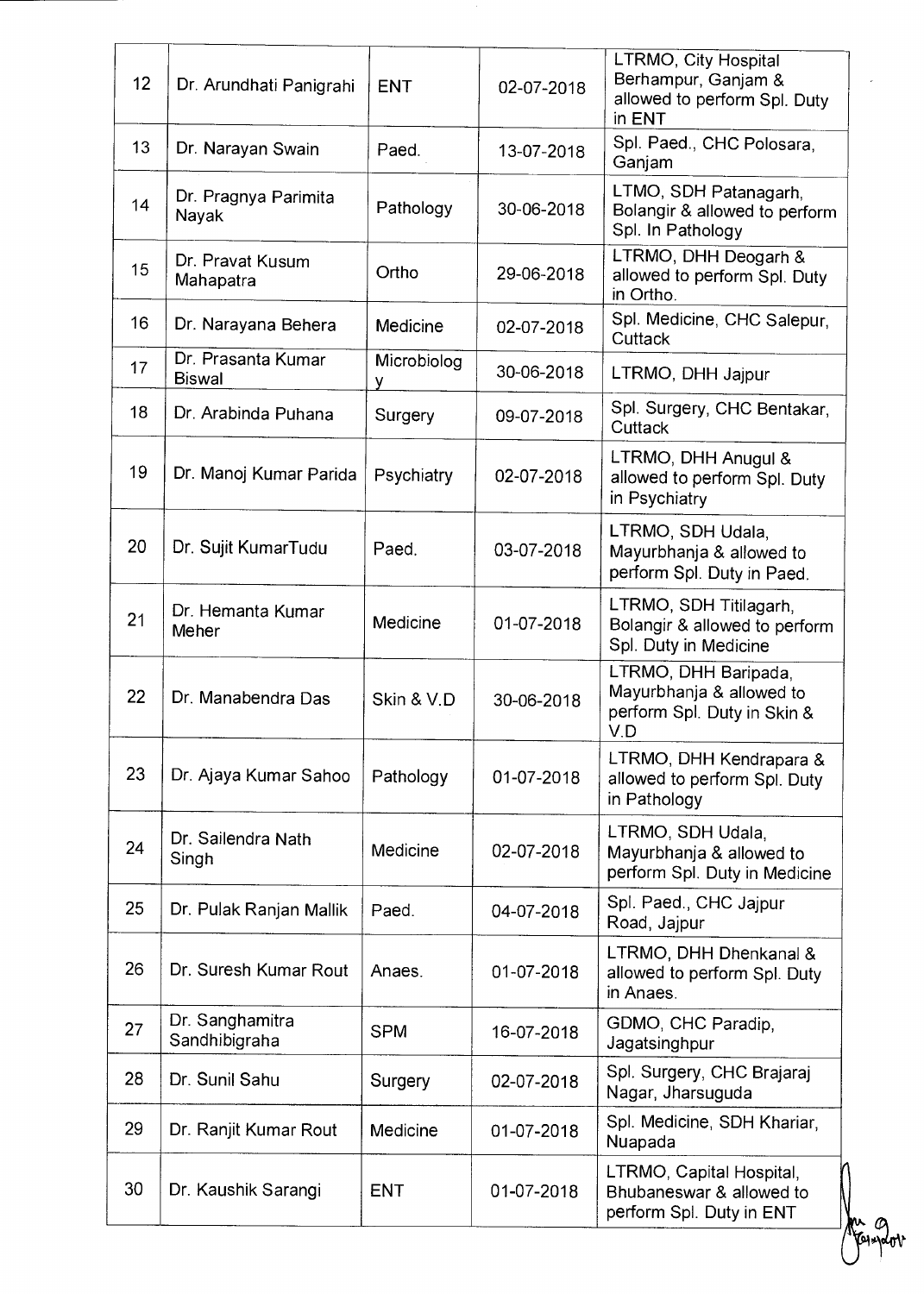| 31 | Dr. Ashish Bhoi                    | Ophth.               | 01-07-2018 | LTRMO, SDH Padampur,<br>Baragarh & allowed to<br>perform Spl. Duty in<br>Ophthalmology       |
|----|------------------------------------|----------------------|------------|----------------------------------------------------------------------------------------------|
| 32 | Dr. Khageswar<br>Marandi           | O&G                  | 03-07-2018 | Spl. O&G, CHC Jashipur,<br>Mayurbhanja                                                       |
| 33 | Dr. Kishore Choudhury              | Radiology            | 02-07-2018 | LTRMO, DHH<br>Paralakhemundi, Gajapati                                                       |
| 34 | Dr. Rashmi Sudipta<br>Acharya      | Ophth.               | 30-06-2018 | LTRMO, DHH Kendrapara &<br>allowed to perform Spl. Duty<br>in Ophthlamology                  |
| 35 | Dr. Priyajit Jena                  | <b>T.B &amp; C.D</b> | 02-07-2018 | LTRMO, City Hospital,<br>Berhampur, Ganjam &<br>allowed to perform Spl. Duty<br>in T.B & C.D |
| 36 | Dr. Saumendu Mohanty               | Ophth.               | 01-07-2018 | LTRMO, SDH Talcher,<br>Anugul & allowed to perform<br>Spl. Duty in Ophthalmology             |
| 37 | Dr. Basudev Murmu                  | Medicine             | 03-07-2018 | Spl. Medicine, CHC Brajaraj<br>Nagar, Jharsuguda                                             |
| 38 | Dr. Niranjan Kumar<br>Nayak        | Surgery              | 02-07-2018 | Spl. Surgery, CHC Balakati,<br>Khurdha                                                       |
| 39 | Dr. Mrunmaya Ricky<br>Jena         | Medicine             | 30-06-2018 | Spl. Medicine, CHC<br>Mahidharpada, Cuttack                                                  |
| 40 | Dr. Nilkantha Tah                  | Medicine             | 29-06-2018 | Spl. Medicine, CHC<br>Bentakar, Cuttack                                                      |
| 41 | Dr. Santosh Kumar<br><b>Behera</b> | Surgery              | 01-07-2018 | Spl. Surgery, CHC<br>Mahidharpada, Cuttack                                                   |
| 42 | Dr. Rakesh Jena                    | Medicine             | 01-07-2018 | LTRMO, SDH Chhatrapur,<br>Ganjam & allowed to perform<br>Spl. Duty in Medicine               |
| 43 | Dr. Manish Kumar Sahu              | Skin & V.D           | 02-07-2018 | LTRMO, DHH Dhenkanal &<br>allowed to perform Spl. Duty<br>in Skin & V.D                      |
| 44 | Dr. Rudranarayan<br><b>Behera</b>  | Ophth.               | 01-07-2018 | LTRMO, DHH Anugul &<br>allowed to perform Spl. Duty<br>in Ophthalmology                      |
| 45 | Dr. Deepak Kumar Naik              | Medicine             | 29-06-2018 | LTRMO, SDH Karanjia,<br>Mayurbhanja & allowed to<br>perform Spl. Duty in Medicine            |
| 46 | Dr. Pramoda Kumar<br>Sahoo         | O&G                  | 01-07-2018 | Spl. O&G, CHC Pipili, Puri                                                                   |
| 47 | Dr. Gouri Shankar Dash             | O&G                  | 01-07-2018 | Spl. O&G, CHC<br>Mahidharapada, Cuttack                                                      |
| 48 | Dr. Dinesh Kumar Naik              | Paed.                | 30-06-2018 | Spl. Paed., CHC<br>Brajarajnagar, Jharsuguda                                                 |
| 49 | Dr. Satya Narayan<br>Bhujabal      | Anaes.               | 30-06-2018 | LTRMO, City Hospital,<br>Berhampur, Ganjam &<br>allowed to perform Spl. Duty<br>in Anaes.    |

i<br>61ma

oje<br>M

 $\bar{\gamma}$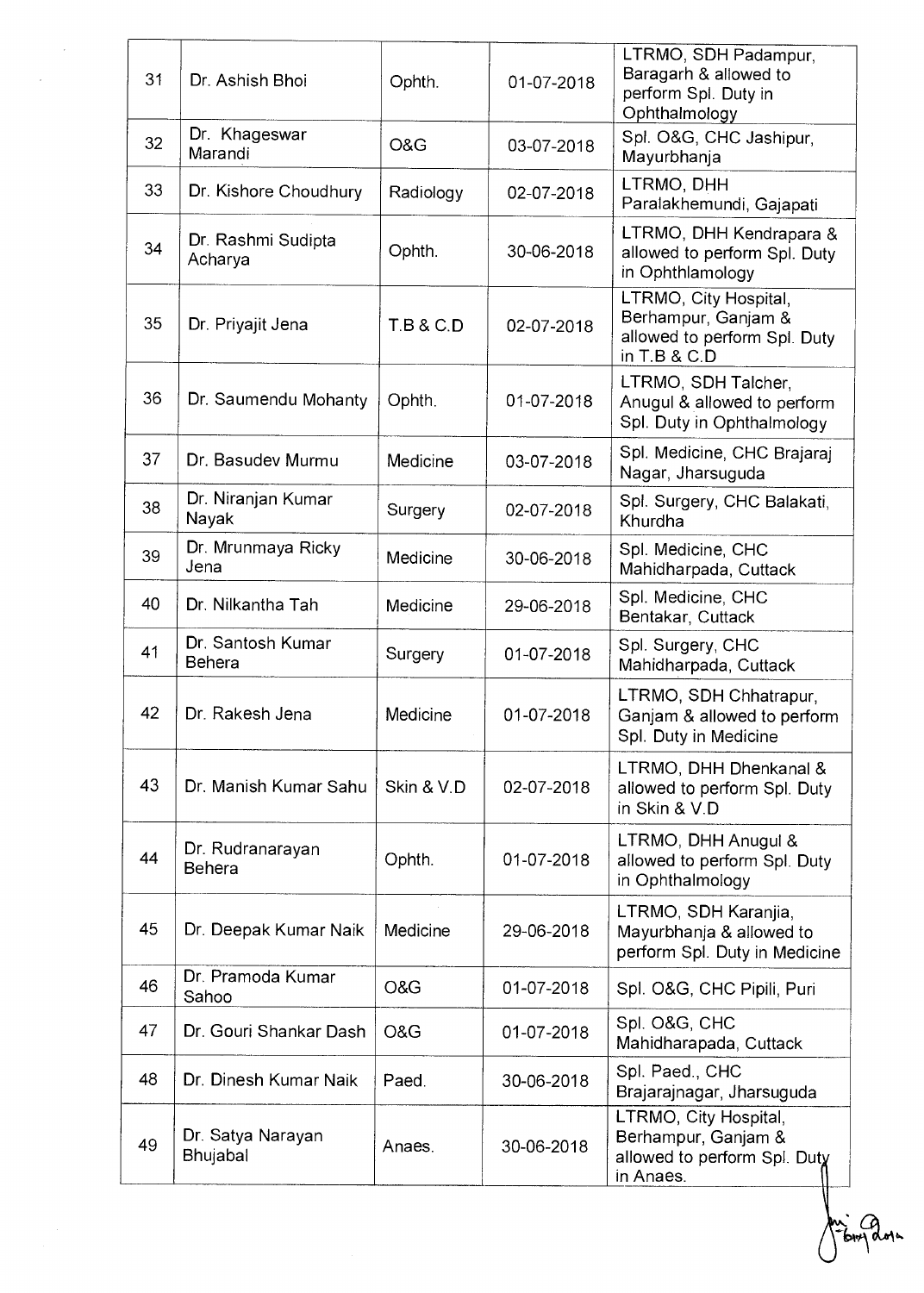| 50 | Dr. Hemanta Kumar<br>Pandia   | Paed.                | 02-07-2018 | LTRMO, SDH Kuchinda,<br>Sambalpur & allowed to<br>perform Spl. Duty in Paed. |
|----|-------------------------------|----------------------|------------|------------------------------------------------------------------------------|
| 51 | Dr. Ganeshram Bhoi            | O&G                  | 01-07-2018 | Spl. O&G, CHC Dunguripali,<br>Sonepur                                        |
| 52 | Dr. Harmohan Barik            | Surgery              | 29-06-2018 | Spl. Surgery, CHC<br>Damapada, Cuttack                                       |
| 53 | Dr. Rajat Kumar Dash          | <b>ENT</b>           | 30-06-2018 | LTRMO, DHH Jaipur &<br>allowed to perform Spl. Duty<br>in ENT                |
| 54 | Dr. Narottam Rath             | O&G                  | 30-06-2018 | Spl. O&G, CHC Bhandari<br>Pokhari, Bhadrak                                   |
| 55 | Dr. Alok Kumar Sahoo          | Anaes.               | 01-07-2018 | LTRMO, DHH Bhadrak &<br>allowed to Perform Spl. Duty<br>in Anaes.            |
| 56 | Dr. Manoranjan<br>Panigrahi   | <b>T.B &amp; C.D</b> | 30-06-2018 | LTRMO, DHH Keonjhar &<br>allowed to perform Spl. Duty<br>in $T.B & C.D$      |
| 57 | Dr. Manoj Kumar Sahoo         | Pharmacolo<br>gy     | 30-06-2018 | GDMO, CHC Aska, Ganjam                                                       |
| 58 | Dr. Rakesh Das                | Anaes.               | 04-06-2018 | LTRMO, DHH Mayurbhanja &<br>allowed to perform Spl. Duty<br>in Anaes.        |
| 59 | Dr. Nayan Ranjan<br>Hansda    | Paed.                | 02-07-2018 | Spl. Paed., CHC Jashipur,<br>Mayurbhanja                                     |
| 60 | Dr. Santosh Kumar Pati        | <b>ENT</b>           | 30-06-2018 | LTRMO, DHH Jagatsinghpur<br>& allowed to perform Spl.<br>Duty in ENT         |
| 61 | Dr. Satyanarayan<br>Panigrahi | O&G                  | 01-07-2018 | LTRMO, SDH<br>Biramaharajpur, Sonepur                                        |
| 62 | Dr. Sony Nanda                | O&G                  | 26-07-2018 | Spl. O&G, CHC Badchana,<br>Jajpur                                            |
| 63 | Dr. Satya Ranjan<br>Nanda     | O&G                  | 06-07-2018 | Spl. O&G, CHC Tangi.<br>Khurdha                                              |
| 64 | Dr. Bisworanjan<br>Pattanaik  | Anaes.               | 13-06-2018 | LTRMO, DHH Jajpur &<br>allowed to perform Spl. Duty<br>in Anaes.             |
| 65 | Dr. Suchismita<br>Mohapatra   | Paed.                | 11-06-2018 | Spl. Paed., CHC Damapada,<br>Cuttack                                         |
| 66 | Dr. Baladev Prasad<br>Sahu    | Anaes.               | 24-07-2018 | LTRMO, DHH Boudh &<br>allowed to perform Spl. Duty<br>in Anaes.              |
| 67 | Dr. Aurobinda Bhoi            | Skin & V.D           | 30-05-2018 | LTRMO, DHH Nayagarh &<br>allowed to perform Spl. Duty<br>in Skin & V D       |
| 68 | Dr. Fakir Mohan Sahoo         | Surgery              | 12-06-2018 | Spl. Surgery, CHC Rajpur,<br>Jharsuguda                                      |
| 69 | Dr. Jyotshna Rani<br>Sahoo    | <b>SPM</b>           | 12-06-2018 | GDMO, CHC Polosara,<br>Ganjam                                                |
| 70 | Dr. Umakanta Malik            | O&G                  | 12-06-2018 | Spl. O&G, CHC Mangalpur,<br>Jajpur                                           |
| 71 | Dr. Santoshini Sethy          | O&G                  | 16-07-2018 | Spl. O&G, CHC Aska,<br>Ganjam                                                |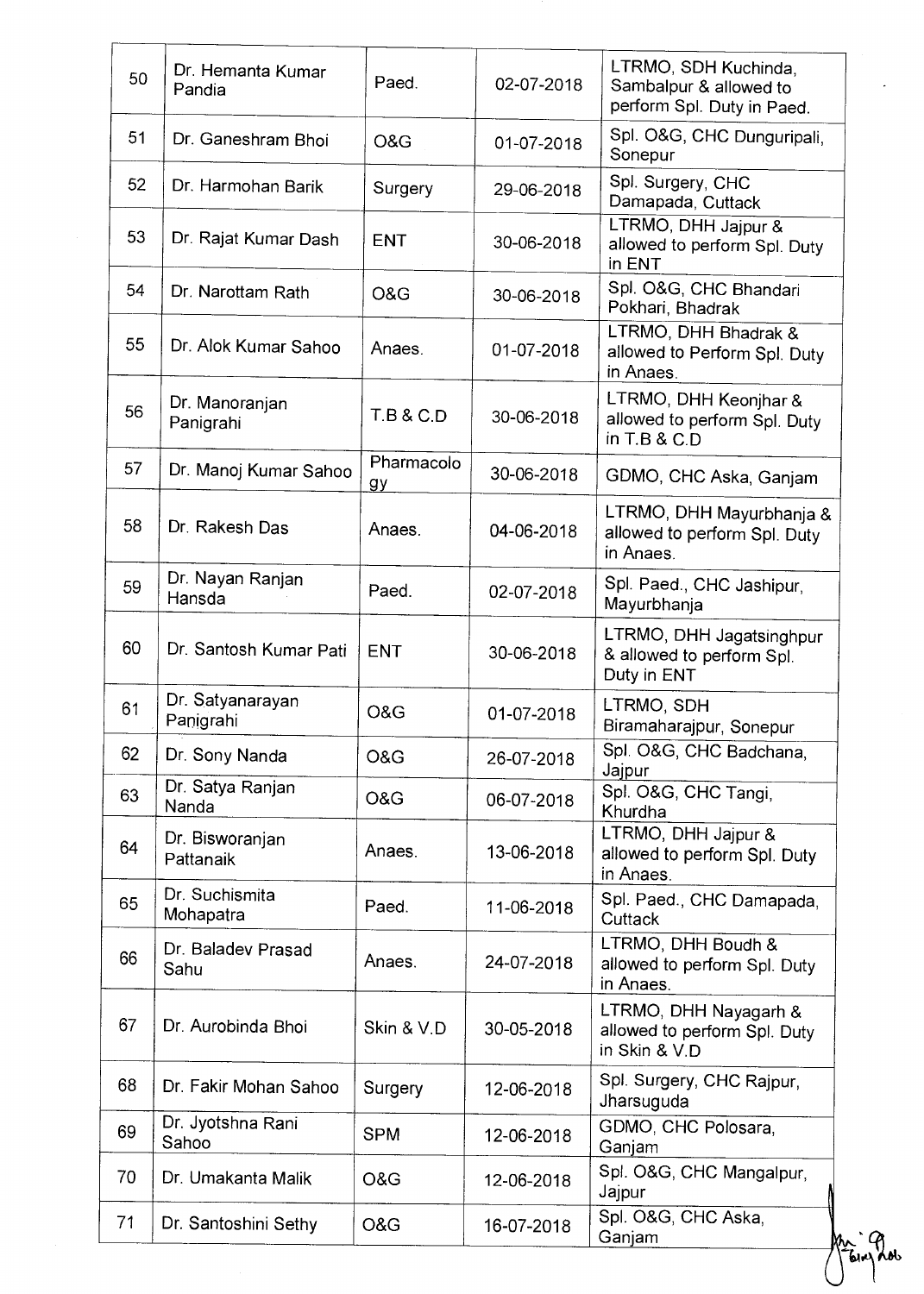| 72 | Dr. Satya Prakash Dora           | Medicine   | 18-06-2018 | LTRMO, SDH Kuchinda,<br>Sambalpur & allowed to<br>perform Spl. Duty in Medicine |
|----|----------------------------------|------------|------------|---------------------------------------------------------------------------------|
| 73 | Dr. Ramkrishna Bhue              | Anaes      | 22.06.2018 | LTRMO, DHH Bolangir &<br>allowed to perform Spl. Duty<br>in Anaes.              |
| 74 | Dr. Mrunmayee<br>Pradhan         | Psychiatry | 11-06-2018 | LTRMO, DHH Bhadrak &<br>allowed to Perform Spl. Duty<br>in Psychiatry           |
| 75 | Dr. Satyanarayan Mallik          | Ophth.     | 12-06-2018 | LTRMO, DHH Boudh &<br>allowed to perform Spl. Duty<br>in Ophthalmology          |
| 76 | Dr. Madhaba Nayak                | <b>SPM</b> | 11.06.2018 | GDMO, SDH Umerkote,<br>Nabarangapur                                             |
| 77 | Dr. Biswajit Panda               | O&G        | 03-07-2018 | Spl. O&G, CHC Damapada,<br>Cuttack                                              |
| 78 | Dr. Samir Kumar<br><b>Behera</b> | Medicine   | 30-05-2018 | LTRMO, SDH Gunupur,<br>Rayagada & allowed to<br>perform Spl. Duty in Medicine   |
| 79 | Dr. Rupa Pradhan                 | Medicine   | 30-05-2018 | Spl. Medicine, CHC Tangi,<br>Khurdha                                            |
| 80 | Dr. Sraban Kumar Dash            | Anaes.     | 10-07-2018 | LTRMO, DHH Sambalpur &<br>allowed to perform Spl. Duty<br>in Anaes.             |

By order of the Governor

ا ۱<del>یہ ا</del>ھ<br>Additional Secretary to Go to Gbvernment

Memo No. 26328 /H Dated:

Copy forwarded to the A.G (A&E), Odisha, Bhubaneswar/ AG (Audit), Odisha, Bhubaneswar/ DHS, Odisha, Bhubaneswar / D.M.E.T, Odisha, Bhubaneswar / Dean and Principal, SCB MCH, Cuttack / Dean and Principal, MKCG MCH, Berhampur / Dean and Principal, VIMSAR, Burla / Additional Director, HRH & Research, 0/o DHS, Odisha, Bhubaneswar / Director, Capital Hospital, Bhubaneswar/ All Collectors/ All CDM & PHOs / Doctors concerned for information and necessary action.

- i. The Doctors concerned are hereby directed to join at their places of posting within 07 (Seven days) of issue of this order.
- ii. Concerned CDM & PHOs are hereby requested to draw the salaries of the Medical Officers posted under their administrative control for the period from their joining under this Department till their joining against the places of their posting by locating suitable vacancies under their administrative control and also intimate their date of joining to this Department immediately. Care should be taken to avoid double drawal while locating the vacancies.